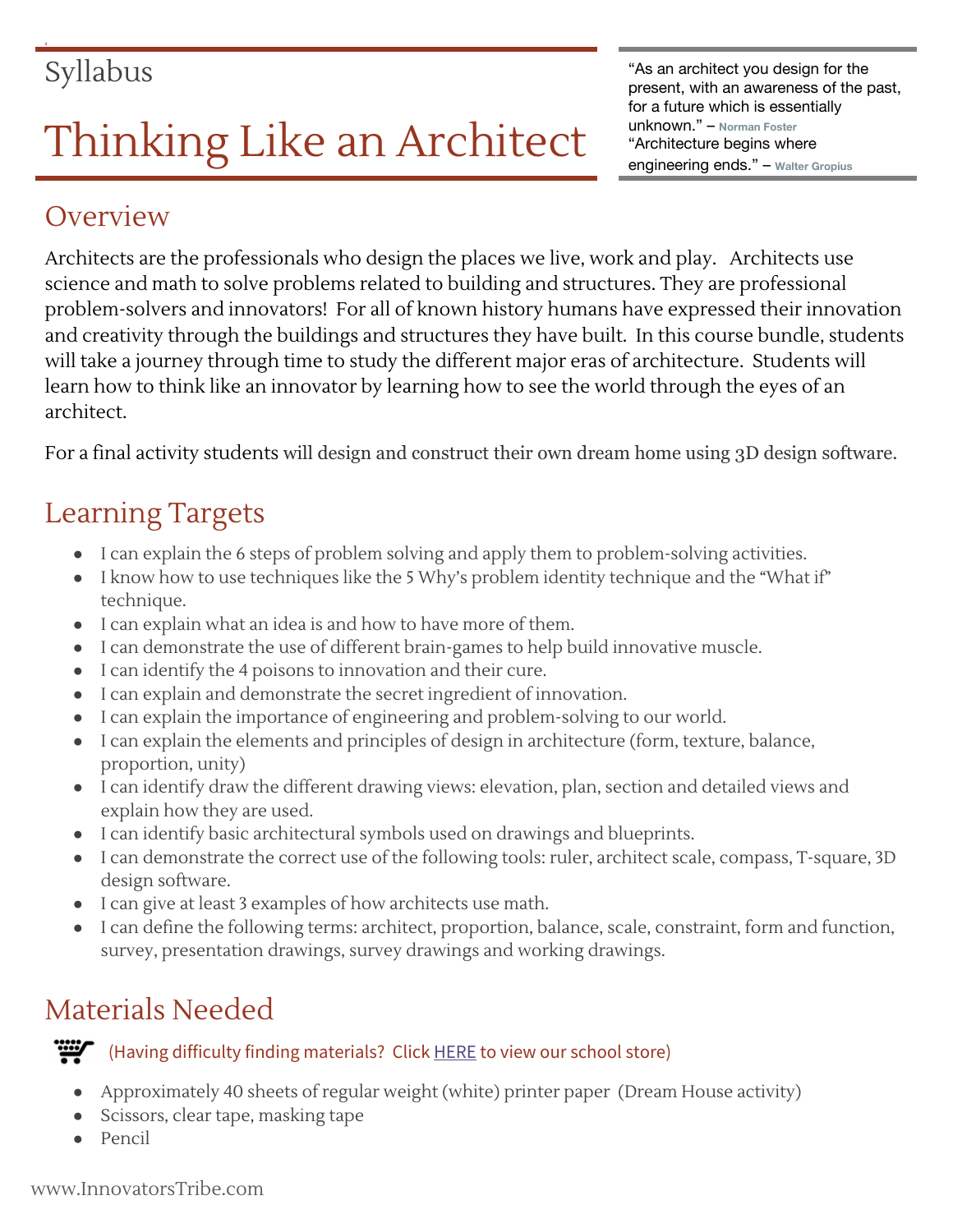- 24" T-square
	- o Click **[HERE](http://www.amazon.com/Pro-Art-18-Inch-Wood-T-Square/dp/B0027A7G8U/ref=sr_1_3?ie=UTF8&qid=1441137080&sr=8-3&keywords=t+square)** for example
	- o Click **[HERE](https://drive.google.com/file/d/0B-XsWhg4i-2Va3huTmtjRnUzck0/view)** to learn how to make your own T-square
- 3 sheets of 24" x 36" drawing paper (blueprinting)

### Course Outline

#### Thinking Like an Architect

- Lesson 1 What's an Architect?
- Activity Your favorite architect
- Lesson 2 Tools of an Architect
- $\bullet$  Lesson  $3$  How to read an architect scale
- Activity build your own architect scale
- Lesson 4 Drawing, sketching and blueprints
- Lesson 5 How to create a simple blueprint
- Activity Create a simple blueprint
- Lesson 6 Create a home blueprint
- Activity Create a blueprint of your house
- $\bullet$  Lesson 7 Floor plans
- $\bullet$  Lesson  $8 C.A.D.$
- Activity Dream house
- Activity Dream house (model)

#### Introduction to Architecture

- Lesson 1 -What is architecture?
- Activity Your favorite architecture
- Lesson 2 History of architecture
- $\bullet$  Lesson 3 Architecture and math
- $\bullet$  Lesson 4 Form and function

#### BONUS COURSE - Thinking Like an Innovator

- "First day of class" welcome and course orientation
- Lesson 1 The 6 steps of innovation (A tragedy at sea)
- Lesson  $2$  What is a problem?
- Lesson 3 What is an idea?
- Challenge activity Brainstorming!
- $\bullet$  Lesson 4 How to create more ideas
- Lesson 5 Brain Games!
- Challenge activity  $-$  Mental fitness
- Lesson  $6 4$  Poisons to innovators
- Lesson 7 The secret ingredient
- Lesson  $8$  How to make money!

www.InnovatorsTribe.com